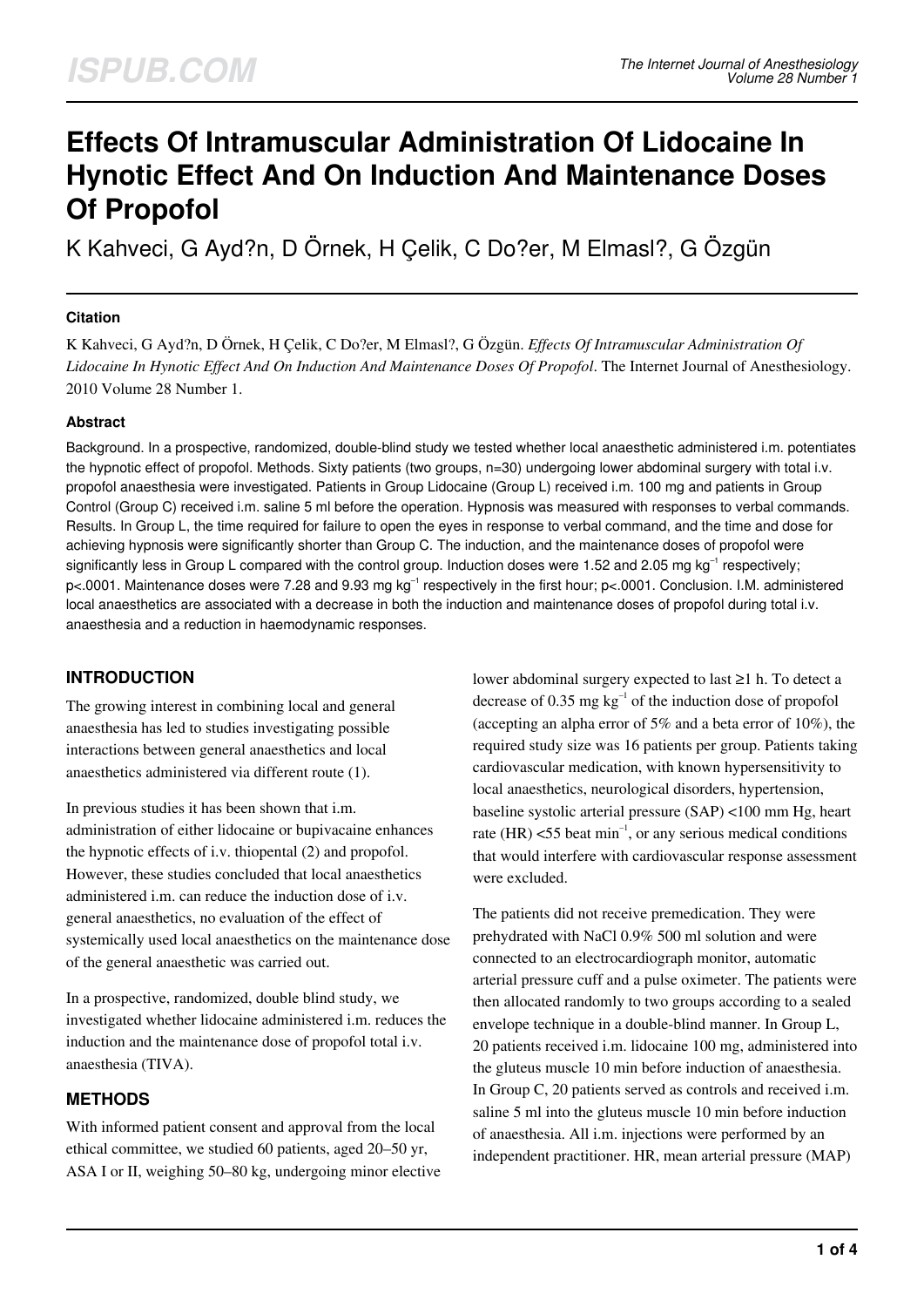were recorded at D0 (before i.m. administration), D1 (before induction of anaesthesia), D2 (after induction of anaesthesia) and D3 (after intubation).

After a bolus dose of fentanyl 1.5  $\mu$ g kg<sup>-1</sup> i.v., a physician, who was blinded to the dose or type of local anaesthetic (or saline) administered earlier, injected propofol 10 mg (1 ml) in 5 s every 15 s until the response to verbal commands was evaluated, intubation was accomplished after administration of vecuronium  $0.5$  mg  $kg^{-1}$ . Volume controlled ventilation was started with 10 ml  $kg^{-1}$  tidal volume and ventilatory frequency was adjusted to maintain endtidal carbon dioxide tension 30–35 mm Hg. Lungs were ventilated with 50% oxygen/50% air.

After intubation, infusion of propofol 10 mg  $kg^{-1} h^{-1}$  and remifentanil 0.25  $\mu$ g kg<sup>-1</sup> min<sup>-1</sup> was started. The dose of propofol was titrated to keep hemodynamia. The dose of propofol was changed by 1 mg  $kg^{-1} h^{-1}$  every 20 s. The total maintenance dose of propofol during the first hour of anaesthesia was recorded in mg  $kg^{-1} h^{-1}$ .

Inadequate analgesia was defined as response to surgical stimuli by hypertension (SAP >20% above preoperative baseline value for >5 min) or tachycardia (HR >20% above preoperative baseline value) and patients were given bolus doses of remifentanil 0.5  $\mu$ g kg<sup>-1</sup>. If this treatment was unsuccessful, the remifentanil infusion rate was doubled.

Bradycardia was defined as  $HR < 40$  beat min<sup>-1</sup> and hypotension as a decrease in SAP >20% of the baseline value. Hypotension was treated by infusion of lactated Ringer's solution 3–5 ml  $kg^{-1}$ , and if necessary, with ephedrine 5 mg i.v. Bradycardia was treated with atropine 0.5 mg i.v. The frequency of hypotension, bradycardia and inadequate analgesia and supplemental remifentanil doses was recorded.

To assess intraoperative awareness, a number was repetitively recited to each patient four times during anaesthesia at 5, 10, 15 and 20 min. The patients were specifically questioned for recall of this number.

Analysis of variance (ANOVA) was used to evaluate the differences in patient characteristics, HR, MAP values, and propofol doses for induction and maintenance between the groups. Data at different times within the groups were compared with a repeated measures ANOVA (GraphPad InStat™, GraphPad Software V2.02). The alterations in HR and MAP after the induction and intubation were also

compared in the groups. To compare the frequency of hypotension, bradycardia and inadequate analgesia, an appropriate  $\mathbb{I}^2$ test was used. P<0.05 was regarded as statistically significant.

# **RESULTS**

There were no statistically significant differences with respect to patient characteristics between the groups. Propofol doses required for the induction of anaesthesia were significantly less in patients in Groups L compared with the control group (P<0.0001; 1.52 and 2.05 mg  $kg^{-1}$ , respectively). The maintenance doses for the first hour of surgery were also significantly less in these patients (P<0.0001; 7.28 and 9.93 mg  $kg^{-1} h^{-1}$  respectively)

HR was decreased after induction by 14.0 , 14.5 % in patients receiving prilocaine and saline, respectively (no statistically significant differences). The increase in HR after intubation was statistically different between the groups (P=0.0003; 16.7 and 23.5 % in Groups P and C, respectively)

In Group L, the time required for failure to open the eyes in response to verbal command, and the time and dose for achieving hypnosis were significantly shorter than Group C (p<0.05, p<0.05, p<0.05) (Table 1). Table 3: The difference between groups in regards of the time required for failure to open the eyes, to achieve hypnosis and the dose for achieving hypnosis

## **Figure 1**

|         | The time required for failure   the time for achieving   the dose for achieving |                  |                   |
|---------|---------------------------------------------------------------------------------|------------------|-------------------|
|         | to open the eyes(sec)                                                           | hypnosis (sec)   | hypnosis(mg)      |
|         | $(mean \pm SD)$                                                                 | $(mean \pm SD)$  | $(mean \pm SD)$   |
| Group C | $69 \pm 5,67$                                                                   | $79 \pm 4.97$    | $193.5 \pm 10.05$ |
| Group L | $41 \pm 6.99$                                                                   | $61.5 \pm 19.72$ | $138 \pm 19.7$    |

Regarding the MAP, the decrease after induction and increase after intubation were both groups. There were no differences between the groups.

At the end of the induction period, no response to verbal commands was observed. Awareness or inadequate analgesia was observed in no patients. Except for the hypotension in two patients in each group, haemodynamic complications were not seen. No signs of local anaesthetic toxicity or side effects were observed in any patient.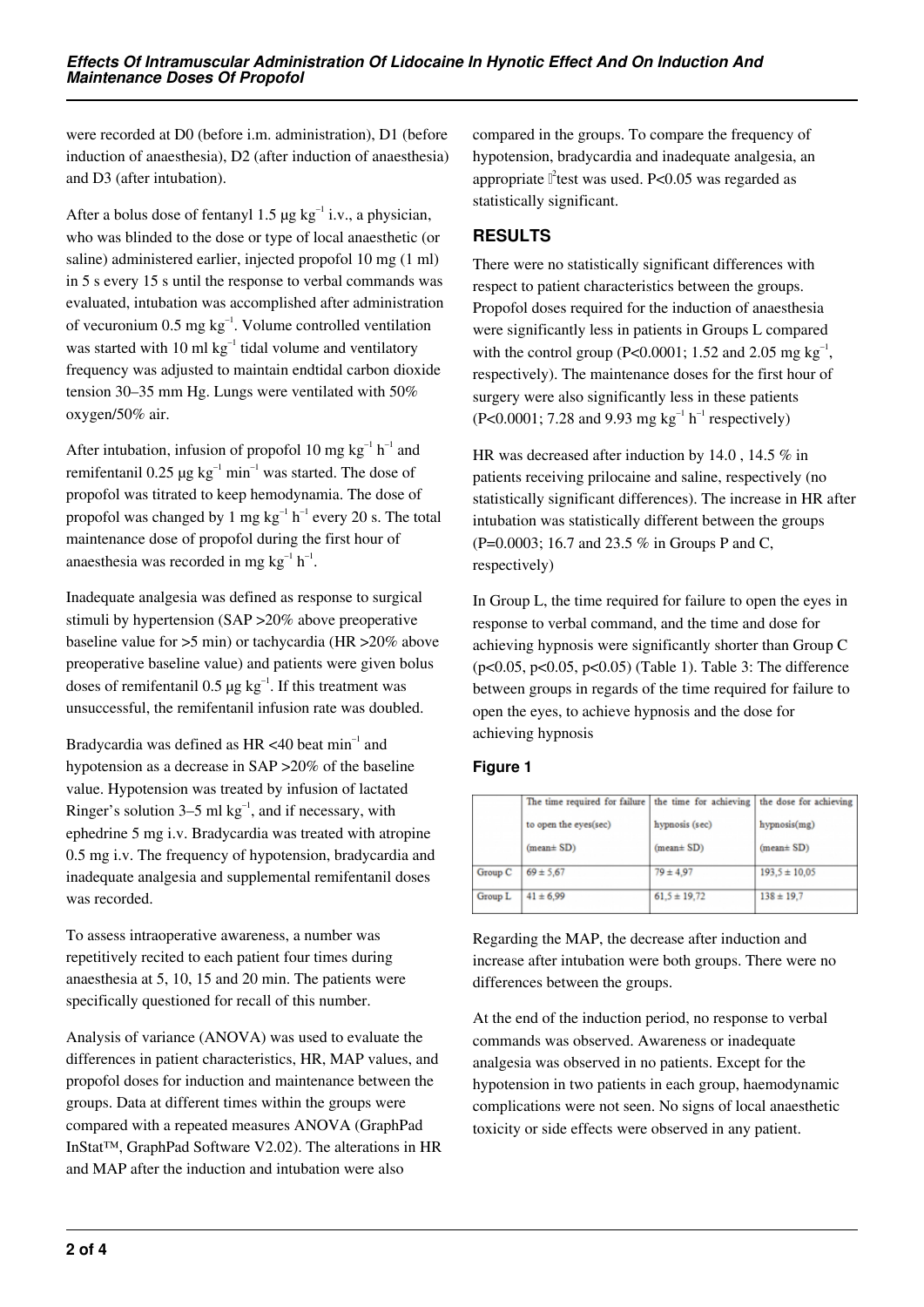## **DISCUSSION**

The effects of i.m. administration of lidocaine and bupivacaine on the induction doses of thiopental and propofol have been described.(2,4) The results of these studies and the present study are similar. However, there is one difference. In our study, not only the induction, but also the maintenance doses of propofol were investigated.

There are some mechanisms that may explain the interaction of local anesthetics and general anesthetics. Most local anesthetics bind to sodium channels in the inactivated state, preventing subsequent channel activation and the large transient sodium infuz associated with membrane depolarization (5). General anesthetics are known to have some effects on the central nervous system which are like local anesthetics. Both volatile anesthetics and barbiturates have been shown to block sodium channels and prevent action potential formation in central neurons. Immobilization of the gating charge caused by the general anesthetics has also been implicated in local anesthetic action. Some studies show that general anesthetics increase the proportion of channels in the closed inactive state (6,7). Propofol also faciliates GABAergic currents which faciliates inhibitory neurotransmission in neurones (13). Propofol at clinically relevant concentrations inhibit some GABA uptake process in vitro in striatal nerve terminals (8). Local anesthetics potentiate GABA mediated Cl currents by inhibiting GABA uptake (9). These similar mechanisms of general and local anesthetics might explain how administration of i.m. prilocaine enhances the hypnotic effect of i.v. propofol. We administered i.m. lidocaine 10 min before i.v. administration of propofol because, at these times, blood concentrations reach a peak(10).Changes in haemodynamic values were not the primary variable in our study. But our findings are similar to former studies. We did not observe any signs of local anaesthetic toxicity or side effects. The highest doses of local anaesthetics administered in our study were less than half the recommended maximum clinical doses (10,11).

In conclusion, our study showed that i.m. administration of lidocaine lead to a reduction in both the induction and maintenance doses of propofol.

Further studies are necessary to evaluate the effects of different doses of local anesthetics on the doses of general anaesthestics after i.m. administration.

## **References**

47(12):733-43.

1. Senturk M, Pembeci K, Menda F, et al. Effects of intramuscular administration of lidocaine or bupivacaine on induction and maintenance doses of propofol evaluated by bispectral index. Br J Anaesth 2002; 89: 849– 852. 2. Tverskoy M, Ben Shlomo I, Vainshtein M, Zohar S, Fleyshman G. Hypnotic effect of i.v. thiopentone is enhanced by i.m. administration of either lidocaine or bupivacaine. Br J Anaesth 1997; 79: 798–800. 3. Grange CS, Suresh D, Meikle R, Carter JA, Goldhill Dr.Intubation with propofol:evaluation of pretreatment with alfentanil or lignocaine. Eur J Anesthesiol 1993; 10:9-12. 4. Ben Shlomo I, Tverskoy M, Fleyshman G, Cherniavsky G. Hypnotic effect of i.v. propofol is enhanced by i.m. administration of either lignocaine or bupivacaine. Br J Anaesth 1997; 78: 375–7 5. Morgan GE Jr, Mikhail MS. Local anesthetics. In: Clinical Anesthesiology, 2nd Edn. Stamford, Connecticut: Appleton & Lange, 1996; 193–200. 6. Haydon DA, Kimura JE. Some effects of N-pentane on the sodium and potassium currents of the squid giant axon. J Physiol 1981; 312: 57–70. 7. Morgan GE Jr, Mikhail MS. Nonvolatile anesthetic agents. In: Clinical Anesthesiology, 2nd Edn. Stamford, Connecticut: Appleton & Lange, 1996; 128–48. 8. Mantz J, Lecharny JB, Laudenbach V, Henzel D, Peytavin G, Desmonts JM. Anesthetics affect the uptake but not the depolarization-evoked release of GABA in rat striatal synaptosomes. Anesthesiology 1995; 82: 502–11. 9. Nordmark J, Rydqvist B. Local anaesthetics potentiate GABA mediated Cl– currents by inhibiting GABA uptake. Neuroreport 1997; 8: 465–8. 10. Covino BG. Local anesthetic agents. In: Attia RR, Grogono AW, Domer FR, eds. PracticalAnesthetic Pharmacology. Norwalk, CO: Appleton Century Crofts, 1991; 55–77. 11. G Huschak, H Rüffert, M Wehner, HM Taubert, R Preiss, CD Meinecke, UX Kaisers, R Regenthal. Pharmacokinetics and clinical toxicity of prilocaine and ropivacaine following combined drug administration in brachial plexus anesthesia. IntJ Clin Pharmacol Ther. 2009;